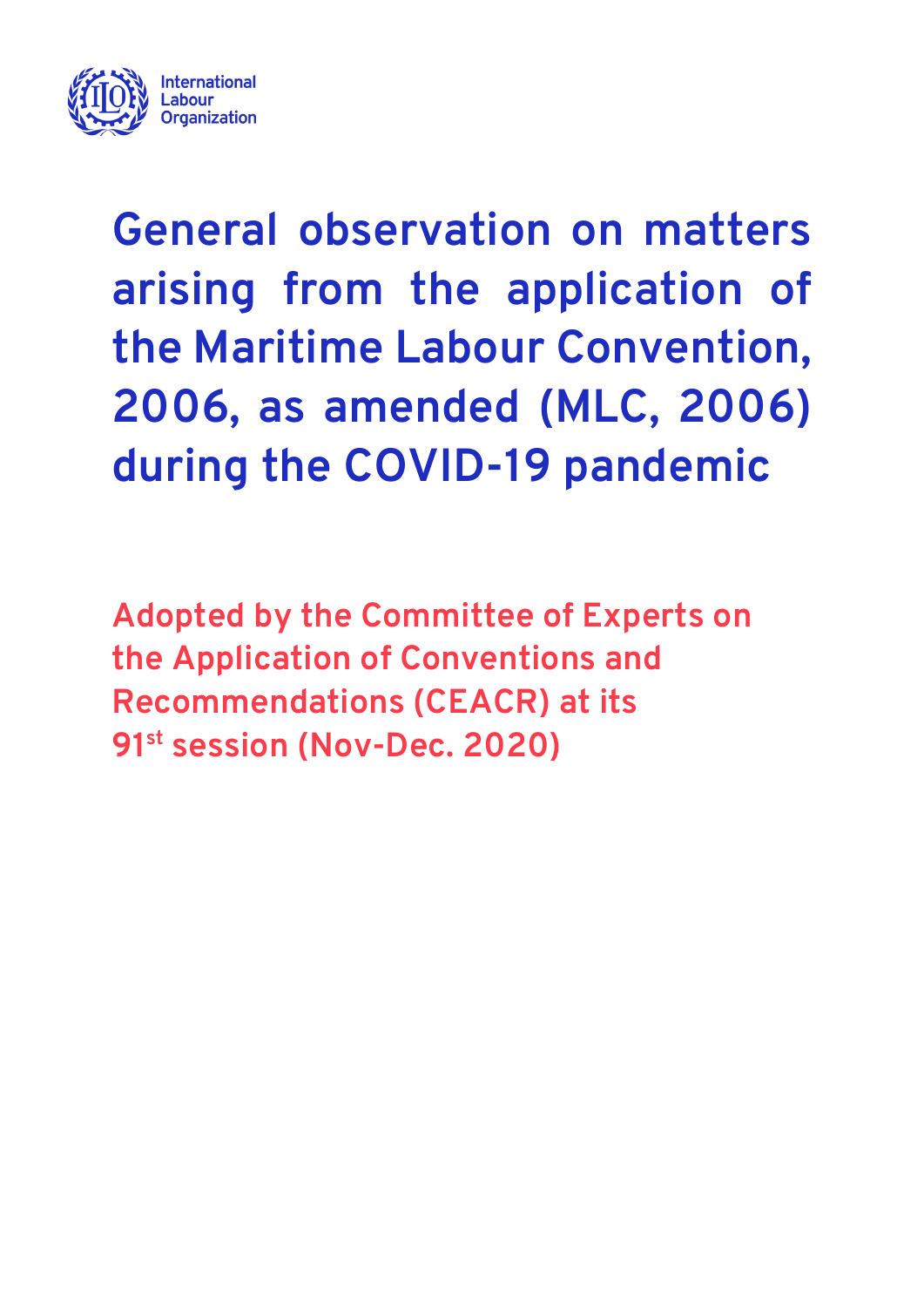**General observation on matters arising from the application of the Maritime Labour Convention, 2006, as amended (MLC, 2006) during the COVID-19 pandemic**

The Committee notes with *deep concern* the challenges and the impact that restrictions and other measures adopted by governments around the world to contain the spread of the COVID-[1](#page-1-0)9 pandemic has had on the protection of seafarers' rights as laid out in the Convention.  $1$ 

The Committee takes note of the observations of the International Transport Workers' Federation (ITF) and of the International Chamber of Shipping (ICS), received by the Office on 1 October 2020 and 26 October 2020, respectively, indicating that all ratifying States have failed to comply with major provisions of the Convention during the COVID-19 pandemic, notably regarding cooperation among Members, access to medical care and repatriation of seafarers. They note that, in addition to the humanitarian concerns linked to the violations of seafarers' rights, there is now a risk that fatigue and other health issues could lead to serious maritime accidents. The Committee further notes the replies to these observations received from the Governments of Barbados, Cyprus, France, Honduras, Hungary, India, Ireland, Republic of Korea, Lithuania, Myanmar, Palau, Poland, Senegal, Singapore and United Kingdom of Great Britain and Northern Ireland, which acknowledge the existence of numerous challenges and highlight the different measures taken to ensure, as far as possible, the protection of seafarers' rights. Several other Governments have provided information to the Office concerning the measures adopted in relation to the implementation of the Convention during the pandemic (Australia, Belgium, Canada, Croatia, Denmark, Germany, Greece, Ireland, Japan, Malaysia, Panama, Slovenia and Spain). The Office has also received information about hundreds of individual seafarers' complaints which have been sent directly by the seafarers concerned or transmitted by the Seafarer Crisis Action Team set up by the Secretary-General of the International Maritime Organization (IMO). <sup>[2](#page-1-1)</sup>

In particular, the Committee notes that according to the information provided by the ITF and the ICS, hundreds of thousands of seafarers (approximately 400,000 for the ITF) are currently stranded on board and a similar number is waiting at home unable to replace them and earn their living. This situation has unfolded into a humanitarian crisis. This is so, in spite of an unprecedented level of social dialogue among the key actors of the maritime sector at the international level and the high level of cooperation among them, numerous governments and United Nations agencies, under the leadership of the ILO and IMO.

The Committee notes with *deep concern* that, while ports around the world have continued to operate uninterruptedly during the pandemic, seafarers – who provide a key frontline service to society, with more than 90 per cent of world trade moved by sea, including food, medicines and vital medical supplies – continue to face extreme difficulties to disembark and transit through countries for the purpose of repatriation. Both the ITF and the ICS indicate that they have received thousands of individual claims from seafarers around the world describing desperate situations of violations of the provisions of the MLC, 2006. Seafarers are requested to continue working

<span id="page-1-0"></span>-

<sup>&</sup>lt;sup>1</sup> The Committee notes th[e Information note on maritime labour issues and coronavirus \(COVID-19\)](https://www.ilo.org/wcmsp5/groups/public/---ed_norm/---normes/documents/genericdocument/wcms_741024.pdf) developed by the Office to provide a rapid response to questions regarding the implementation of the Convention as well the [New Statement of the Officers of the Special Tripartite Committee of the MLC,](https://www.ilo.org/wcmsp5/groups/public/---ed_norm/---normes/documents/statement/wcms_756782.pdf) 2006 on COVID-19.

<span id="page-1-1"></span> $2$  The Seafarer Crisis Action Team was set up in April 2020 in order to, inter alia, monitor developments, coordinate efforts, communicate with all relevant stakeholders and provide targeted support in seafarers' individual cases and particularly urgent situations regarding crew changes, repatriation, access to medical care and/or abandonment.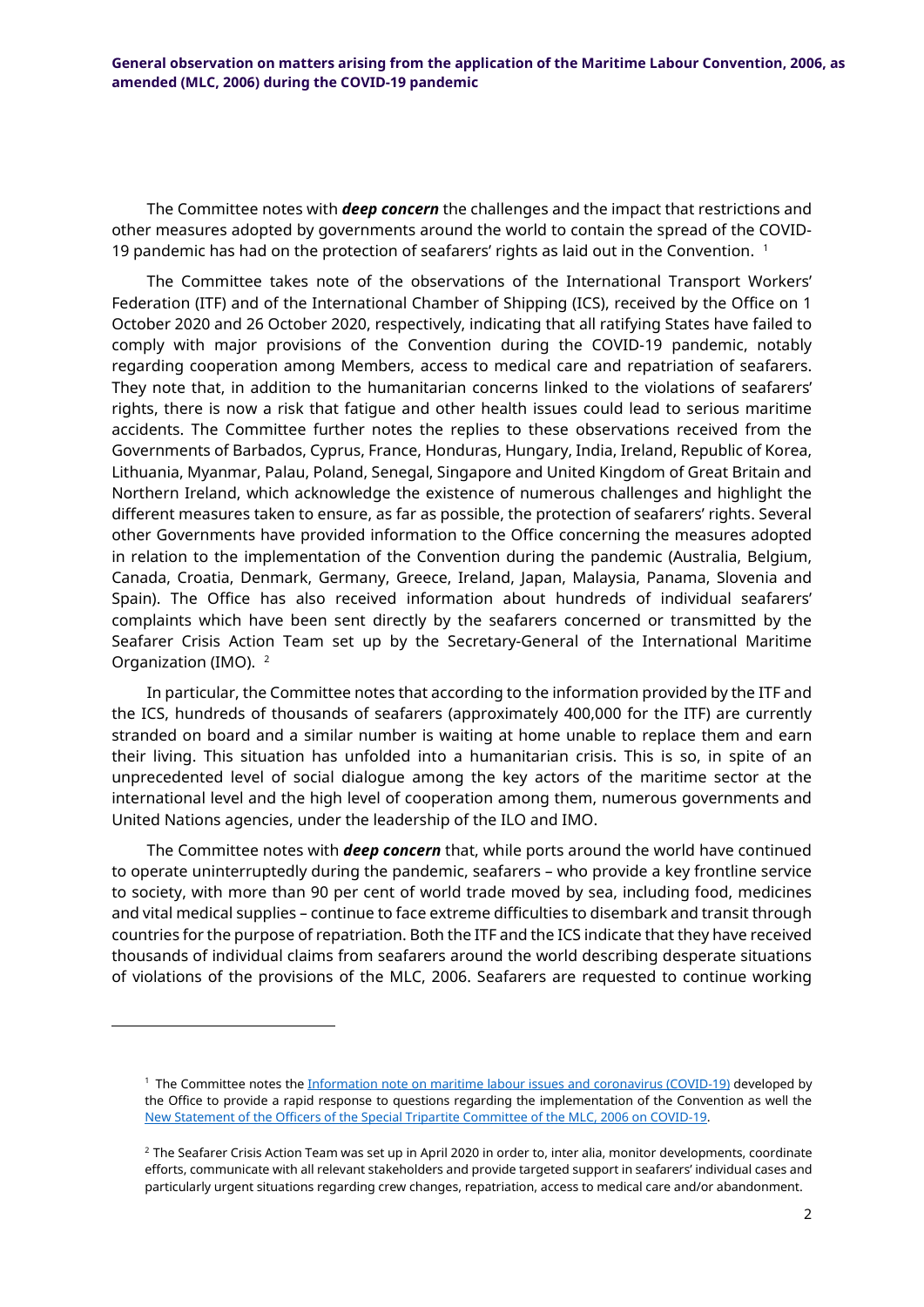beyond the terms agreed in their seafarers' employment agreements (SEAs), they are denied access to medical care ashore *(Regulation 4.1)* and are deprived from their rights to repatriation *(Regulation 2.5)*, annual leave and shore leave *(Regulation 2.4)* in a number of cases. It is recalled that most ships do not have medically trained staff on board and as consequence when access to medical care ashore is denied, seafarers have no medical care whatsoever.

The Committee notes the ITF indication that the notion of *force majeure* is being used by ratifying Members as a shield for non-compliance with the Convention. The MLC, 2006, is a comprehensive labour instrument for the maritime industry applicable to all ratifying countries, and not a compilation of labour regulations to be applied selectively, if and to the extent that circumstances so permit. At the beginning of the pandemic, ratifying States, in their different capacities as flag States, port States or labour-supplying States might have been confronted with genuine situations of *force majeure*, which rendered materially impossible the compliance with some of their obligations under the MLC, 2006. The Committee is bound to note, however, that more than ten months have elapsed since then, which constitutes realistically sufficient time frame allowing for new modalities to be explored and applied, in conformity with international labour standards. *Force majeure* may be invoked as a condition precluding wrongfulness for nonobservance of a treaty obligation only in the case of unforeseen and unforeseeable event(s) creating an absolute and material impossibility of compliance with that obligation. In contrast, circumstances rendering observance of an international obligation more difficult or burdensome do not constitute a case of *force majeure*. *The Committee stresses that the notion of force majeure may no longer be invoked from the moment that options are available to comply with the provisions of the MLC, 2006, although more difficult or cumbersome, and urges ratifying States which have not yet done so, to adopt all necessary measures without delay to restore the protection of seafarers' rights and comply to the fullest extent with their obligations under the MLC, 2006.*

The Committee welcomes the resolutions recently adopted by the United Nations General Assembly, <sup>[3](#page-2-0)</sup> the ILO Governing Body <sup>[4](#page-2-1)</sup> and the IMO Maritime Safety Committee, <sup>[5](#page-2-2)</sup> urging Member States to designate seafarers as key workers for the purpose of facilitation of safe an unhindered movement for embarking or disembarking a vessel, the facilitation of shore leave, and, when necessary, to shore-based medical treatment. The Committee observes that as result of the primarily international character of the maritime sector, it is not possible to comply with a number of obligations under the MLC, 2006, without allowing the movement of seafarers across borders in appropriate conditions. *The Committee therefore strongly encourages ratifying States in their different capacities as flag States, port States or labour-supplying States who have not yet done so, to recognize seafarers as key workers without delay and to draw in practice the* 

<span id="page-2-0"></span>-

<sup>&</sup>lt;sup>3</sup> See United Nations General Assembl[y Resolution A/RES/75/17](https://www.undocs.org/en/A/75/L.37) on International cooperation to address challenges faced by seafarers as a result of the COVID-19 pandemic to support global supply chains.

<span id="page-2-1"></span><sup>4</sup> See ILO Governing Bod[y Resolution](https://www.ilo.org/gb/GBSessions/GB340/ins/WCMS_760649/lang--en/index.htm) concerning maritime labour issues and the COVID-19 pandemic.

<span id="page-2-2"></span><sup>5</sup> See IMO Maritime Safety Committee [Resolution MSC.473\(ES.2\)](https://www.imo.org/en/MediaCentre/PressBriefings/Pages/29-MSC-Ex-Session-seafarer-resolution.aspx) on Recommended action to facilitate ship crew change, access to medical care and seafarer travel during the COVID-19 pandemic.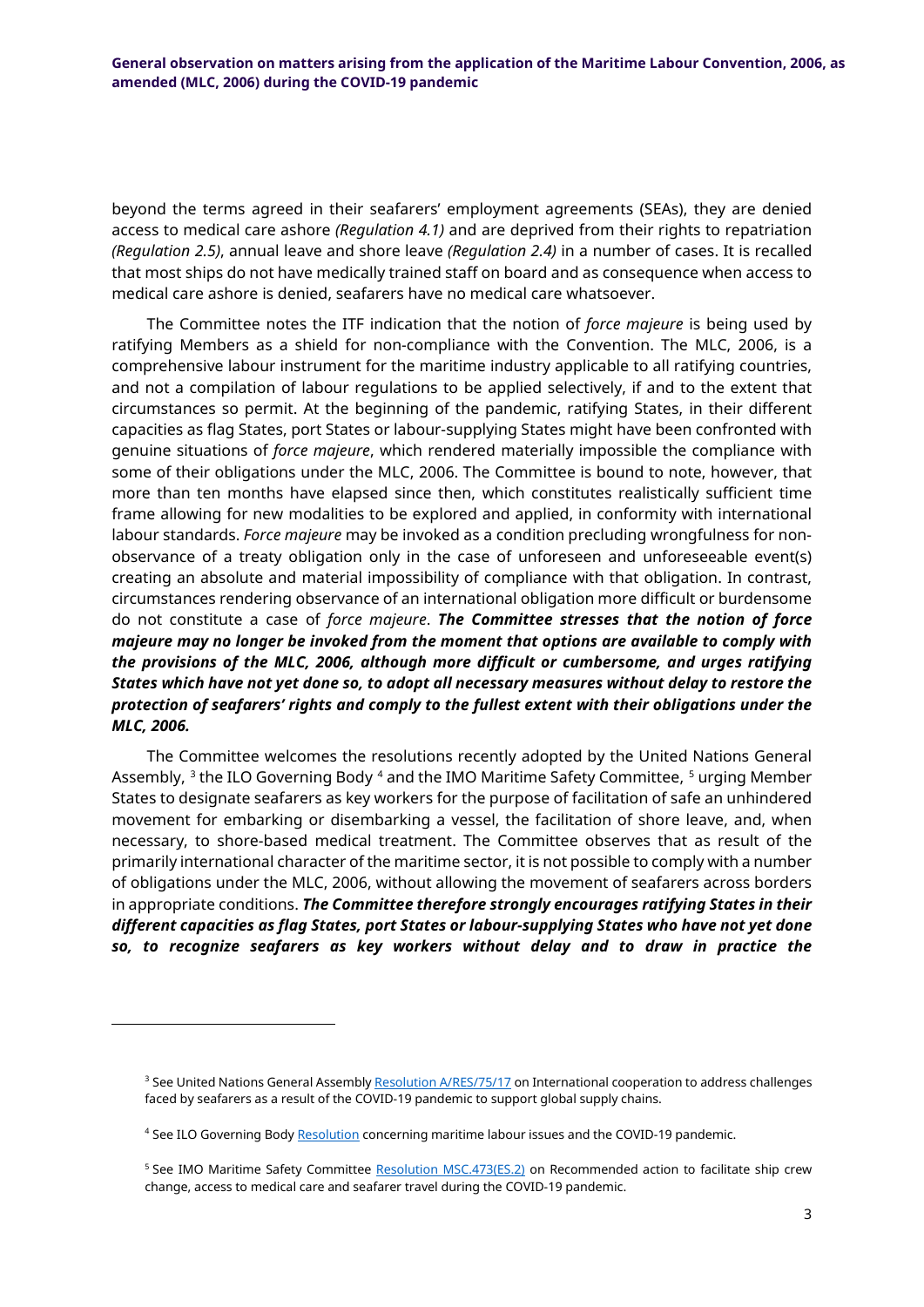## *consequences of such qualification, in order to restore the respect of their rights as provided for in the MLC, 2006.*

All governments are confronted with the need to strike an adequate balance between the protection of public health on the one hand, and the respect of the rights and dignity of seafarers on the other. The Committee notes in this regard the *Recommended framework of protocols for ensuring safe ship crew changes and travel during the coronavirus (COVID-19) pandemic*, which was proposed by a broad cross section of global industry associations representing the maritime transportation sector and which enjoy consultative status at the IMO (MSC.1/Circ. 1636). The United Nations General Assembly as well as the ILO and the IMO in the above-mentioned resolutions refer to the implementation of the *Recommended framework of protocols* as an appropriate guidance to ensure safe crew change and travel of seafarers. *The Committee hopes that governments will refer to such guidance when adopting the measures urgently needed to restore compliance with their obligations under the MLC, 2006.*

The ITF and the ICS, in their observations, allege that ratifying States have failed to comply with their obligation under *Article I* of the MLC, 2006, according to which Members shall cooperate with each other for the purpose of ensuring the effective implementation and enforcement of the Convention. The Committee acknowledges that numerous governments have undertaken important actions at bilateral, regional and international levels to identify solutions and generate initiatives to overcome the challenges faced by seafarers and shipowners as a result of the pandemic. The Committee observes, however, that based on the information provided by the ITF and ICS and the evidence available at the Office, the provisions of the Convention continue to be disregarded worldwide. Indeed, hundreds of thousands of seafarers around the world are still on board well beyond the original expiry date of their SEAs and in numerous cases well beyond the default 11 months maximum period of service on board derived from the provisions of the Convention, with reported phenomena of physical and mental exhaustion, anxiety, sickness and even suicides; thousands of seafarers have been disembarked but are not allowed to go back to their countries of origin and find themselves stranded in a foreign country; moreover, hundreds of seafarers have been denied medical care ashore which has resulted in death of seafarers in several cases. In numerous cases, port restrictions are repeatedly introduced with short-term announcements hindering the reasonable planning of the ships' route while the non-coordinated implementation and enforcement of the MLC, 2006, increases the risk of travel prohibition for both ship and crew and, in some cases, leads to the detention of ships due to State failures. The Committee considers that these elements constitute sufficient basis to conclude that Members, as a whole, have failed to comply with *Article I, paragraph 2* of the MLC, 2006. The Convention does not contain any provisions allowing for the temporary suspension of the implementation of its provisions, in case of crisis, health related or otherwise. To the contrary, the Committee is of the view that it is precisely at times of crisis that the protective coverage of the MLC, 2006, assumes its full significance and needs to be most scrupulously applied. This is even more so as the Convention contains only minimum standards for the protection of seafarers' rights. *The Committee accordingly urges Governments to adopt the necessary measures, in consultation with relevant seafarers' and shipowners' organizations, to further enhance cooperation with each other to ensure the effective implementation and enforcement of the Convention, a fortiori during the COVID-19 pandemic, where it is mostly needed*.

The Committee notes the ITF's indication that the failure to arrange the repatriation of seafarers at the end of their contracts effectively induces the forced extension of contracts (or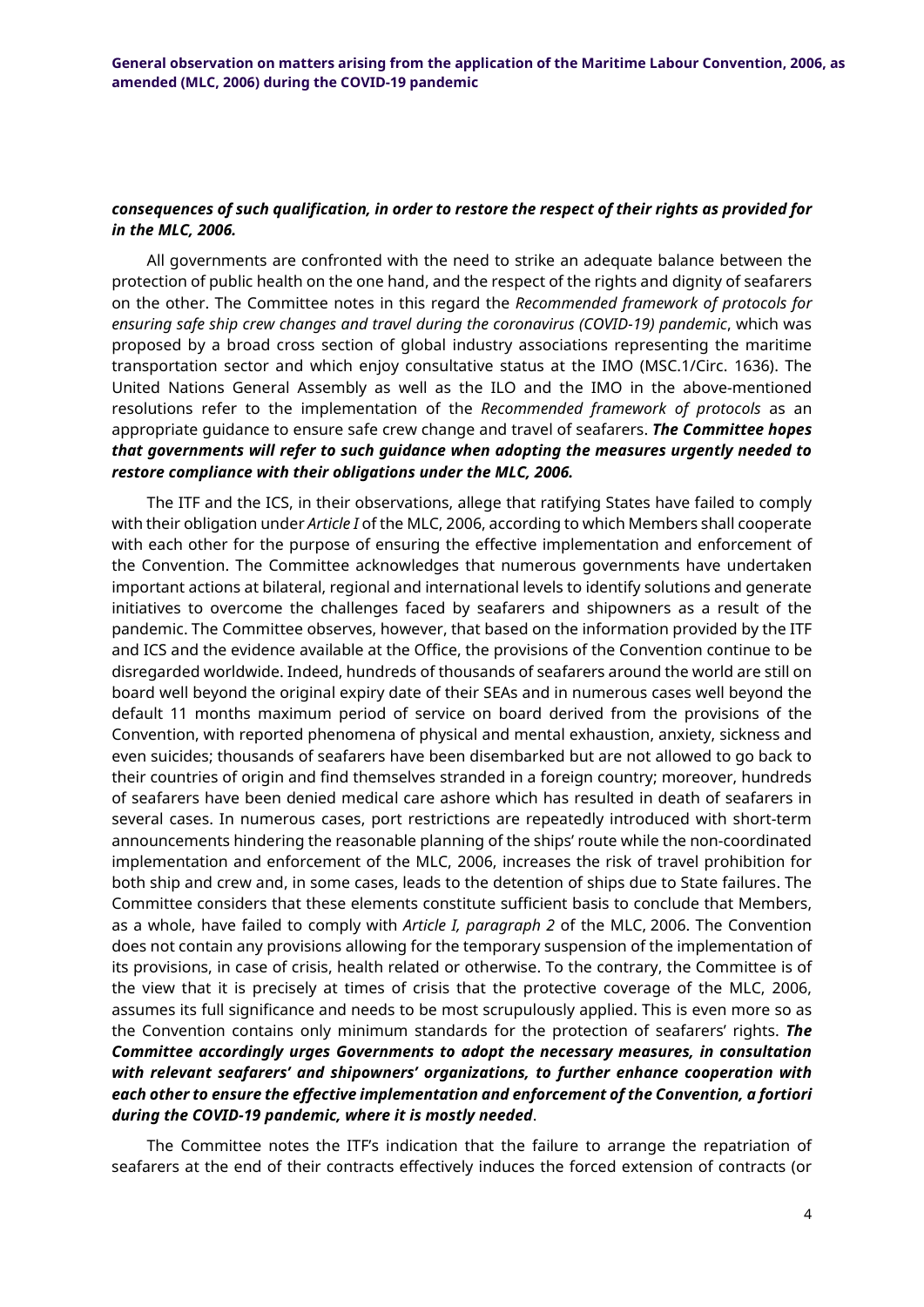continuation of labour without contract), in circumstances where consent clearly cannot be freely given. The ITF adds that this raises serious questions of the precipitation of the international community to a form of forced labour on ships worldwide. The Committee refers in this regard to *Article III* of the MLC, 2006, according to which each Member shall satisfy itself that the provisions of its laws and regulations respect, in the context of the Convention, the fundamental rights to the elimination of forced or compulsory labour. The Committee observes that, implicit in the very inaction of certain Member States of ensuring crew changes or allowing seafarers to go back home, gives seafarers no option but to stay on board and creates conditions for them to languish for months on end in situations that could amount to forced labour. *The Committee accordingly requests all ratifying States, in their various capacities as flag States, port States or labour-supplying States, to adopt the necessary measures or reinforce existing ones without delay to ensure that, in no case, seafarers are forced to continue working on extended contractual arrangements without their formal, free and informed consent.*

The MLC, 2006, contains a robust system to ensure the enforcement of its provisions. Under *Regulation 5.1.1*, *paragraph 1,* each Member is responsible for ensuring implementation of its obligations under the Convention on ships that fly its flag. *Based on the information available, the Committee urges all ratifying countries with responsibilities as flag States to adopt the necessary measures and/or reinforce the existing ones without delay, including through more frequent inspections if necessary, to ensure that the ships that fly their flags fully comply with the provisions of the Convention. In particular, the Committee requests flag States, which have not yet done so, to ensure that:*

- *(a) any extension of SEA is done with the seafarers' freely expressed consent (Regulation 2.1, paragraph 2));*
- *(b) no fees or other charges for seafarer recruitment or placement, including the cost of any quarantine obligations before joining the ship, are borne directly or indirectly, in whole or in part, by the seafarer, other than the cost authorized under Standard A1.4, paragraph 5;*
- *(c) the prohibition to forgo minimum annual leave with pay is strictly enforced, with the limited exceptions authorized by the competent authority (Regulation 2.4 and Standard A2.4, paragraph 3);*
- *(d) seafarers are granted shore leave for their health and well-being and consistent with the operational requirement of their positions, subject to the strict respect of any public health measures applicable to the local population (Regulation 2.4, paragraph 2));*
- *(e) seafarers are repatriated at no cost to themselves in the circumstances specified in the Convention, with strict respect of the default 11 months maximum period of service on board derived from the provisions of the Convention (Regulation 2.5 and Regulation 2.4);*
- *(f) ships that fly its flag have a sufficient number of seafarers employed on board to ensure that ships are operated safely, efficiently and with due regard to security under all conditions, taking into account concerns about seafarer fatigue and the particular nature and conditions of the voyage (Regulation 2.7);*
- *(g) seafarers on ships that fly its flag are covered by adequate measures for the protection of their health and have access to prompt and adequate medical care whilst working on board, including access to vaccination (Regulation 4.1);*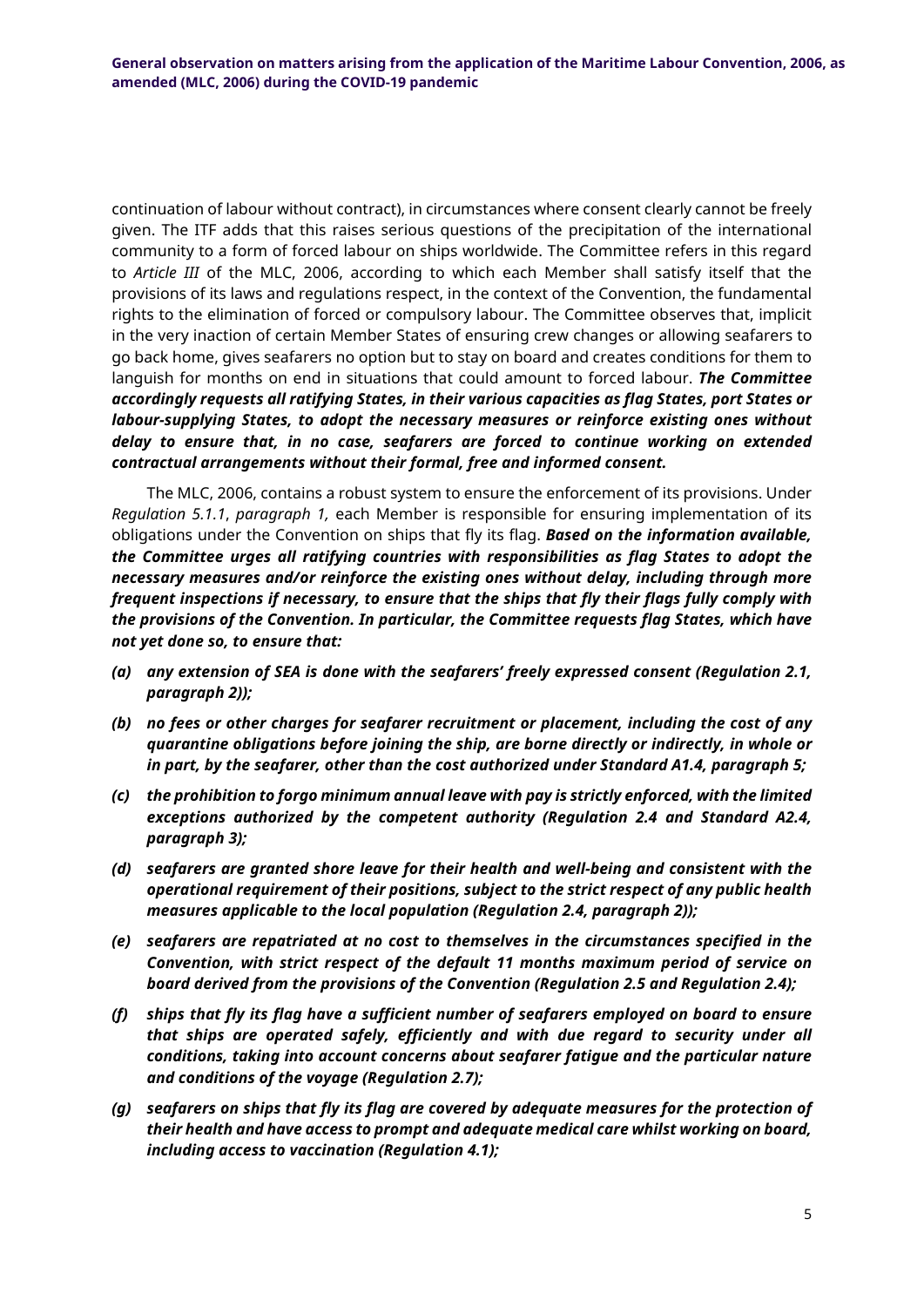- *(h) seafarers on ships that fly its flag are provided with occupational health protection and live, work and train on board ship in a safe and hygienic environment (Regulation 4.3);*
- *(i) seafarers have access to shore-based welfare facilities, where they exist, subject to the strict respect of any public health measures applicable to the local population (Regulation 4.4); and*
- *(j) measures are taken to support seafarers' wellbeing on board, in particular during the extended periods of service on board, including arrangements for contacting family and loved ones.*

The Committee stresses that the failure to apply any of the core principles and requirements listed above under the pretext of a protracted health crisis risks, may render the Convention meaningless especially at a time and in circumstances where its protective coverage would be most needed. Such failure to apply any of the core principles and requirements listed above has a direct negative impact on navigational safety, thus increasing exponentially the risk of maritime accidents, with unpredictable consequences on human lives and the environment, and immeasurable disturbances on the international supply and distribution of necessity goods.

Under *Regulation 5.2.1, paragraph 1*, every foreign ship calling in the port of a Member may be the subject of inspections for the purpose of reviewing compliance with the requirements of the Convention (including seafarers' rights) relating to the working and living conditions of seafarers on the ship. The Committee has highlighted the complementary crucial role that port State control plays in the enforcement of the Convention. The Committee draws in particular governments' attention to the obligation to take steps to ensure that a ship shall not proceed to sea until any non-conformity has been rectified, or until the authorized officer has accepted a plan of action to rectify such non-conformities, in the situations foreseen under *Standard A5.2.1*. In this regard, the Committee considers that the extreme fatigue of seafarers who have been on board beyond the default 11 months maximum period of service on board derived from the Convention not only constitutes a situation clearly hazardous for the safety and health of the seafarers concerned, but also profoundly endangers the safety of navigation in general. The Committee refers in this regard to *Standard A2.7, paragraph 2*, which aims to ensure that seafarers work on board ships with sufficient personnel for the safe, efficient and secure operation of the ship and which highlights the need to avoid or minimize excessive hours of work to ensure sufficient rest and to limit fatigue. *While noting the challenges faced by port State control authorities to conduct inspections during the pandemic, the Committee requests ratifying countries with responsibilities as port States which have not yet done so, to adopt the necessary measures without delay to fully comply with their obligations under the Convention. In particular, the Committee calls upon governments with port State responsibilities to:*

- *(a) allow seafarers to enjoy their right to shore leave in accordance with Regulation 2.4, paragraph 2, subject to the strict respect of any public health measures applicable to the local population;*
- *(b) facilitate the repatriation of seafarers serving on ships which call at their ports or pass through their territorial or internal waters (Standard A2.5.1, paragraph 7);*
- *(c) allow and facilitate the replacement of seafarers who have disembarked and consequently ensure the safe manning of ships, by providing an expeditious and non-discriminatory treatment of new crew members who enter their territory exclusively to join their ships (Standard A2.5.1, paragraph 7);*